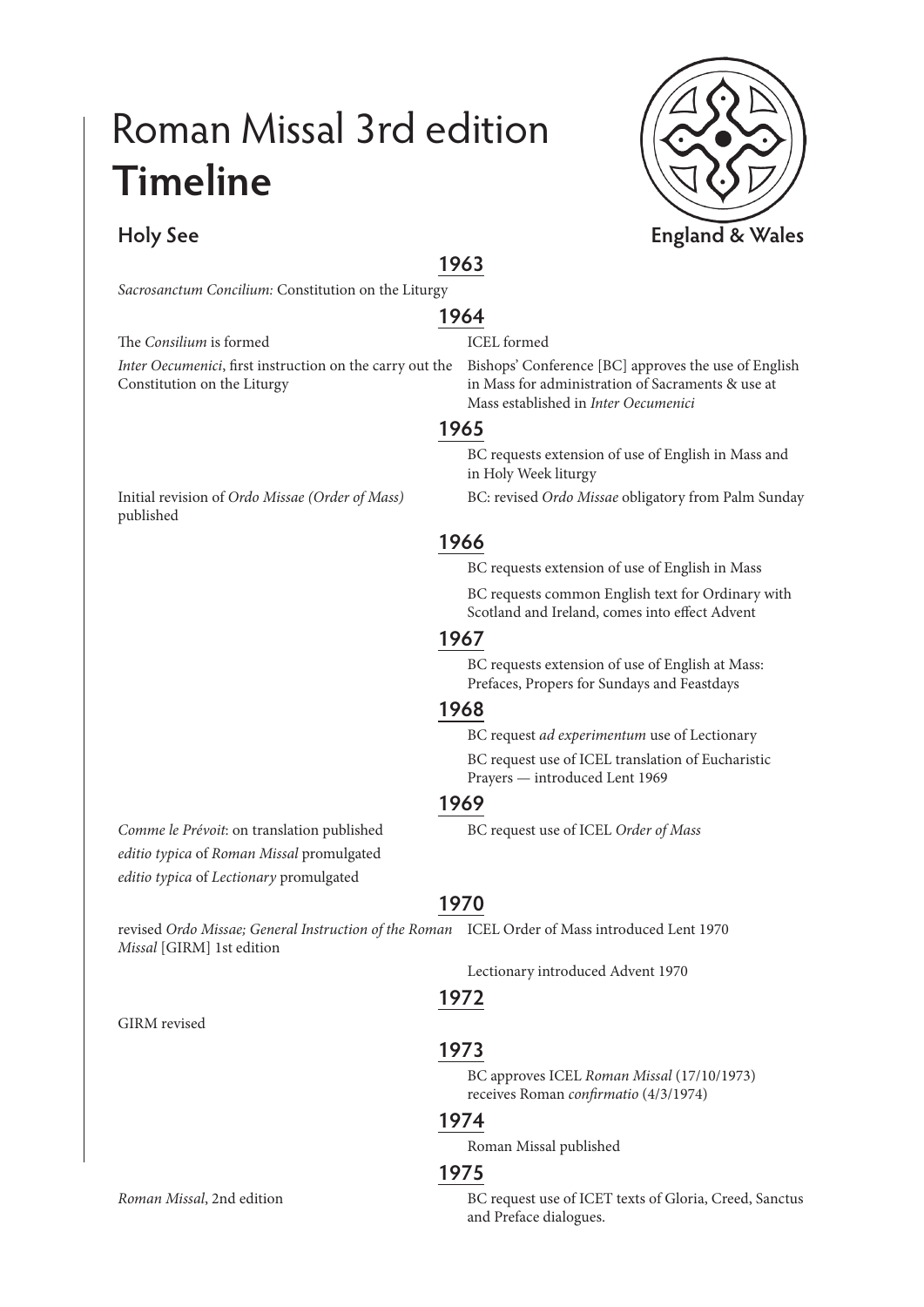# Roman Missal 3rd edition **Timeline**

Code of Canon Law

GIRM published

**Holy See England & Wales**

BC request use of Eucharistic Prayers for Reconciliation, and for Masses with Children

#### **1981**

Lectionary, 2nd edition Lectionary, 2nd edition publsihed

#### **1985**

## **1987**

Work begins on revision of translation of *Roman Missal* by ICEL

#### **1997**

BC completes voting on revised *Sacramentary* translation

*Liturgicam Authenticam* published

*Roman Missal*, 3rd edition announced

revisions to Roman Missal & GIRM in the light of

*Roman Missal*, 3rd edition published **BC** approves translation GIRM Congregation establishes *Vox Clara*

**2001**

#### **2002**

## **2004**

BC receives first *Green Book* of Order of Mass

## **2005**

GIRM published

#### **2006**

BC approve *Order of Mass*

#### **2008**

BC receive *recognitio* on *Order of Mass*

#### **2009**

BC completes approval of Missal translation

#### **2010**

BC receives *recognitio* of Missal translation

One of a series of resources produced by the Liturgy Office of the Bishops' Conference to accompany the introduction of the 3rd edition of the *Roman Missal* © 2011 Catholic Bishops' Conference of England and Wales. D001 www.missal.org.uk

**Liturgy O f f i c e** E <sup>N</sup> <sup>G</sup> <sup>L</sup> <sup>A</sup> <sup>N</sup> <sup>D</sup> *&* WA <sup>L</sup> <sup>E</sup> <sup>S</sup>





## **2000**